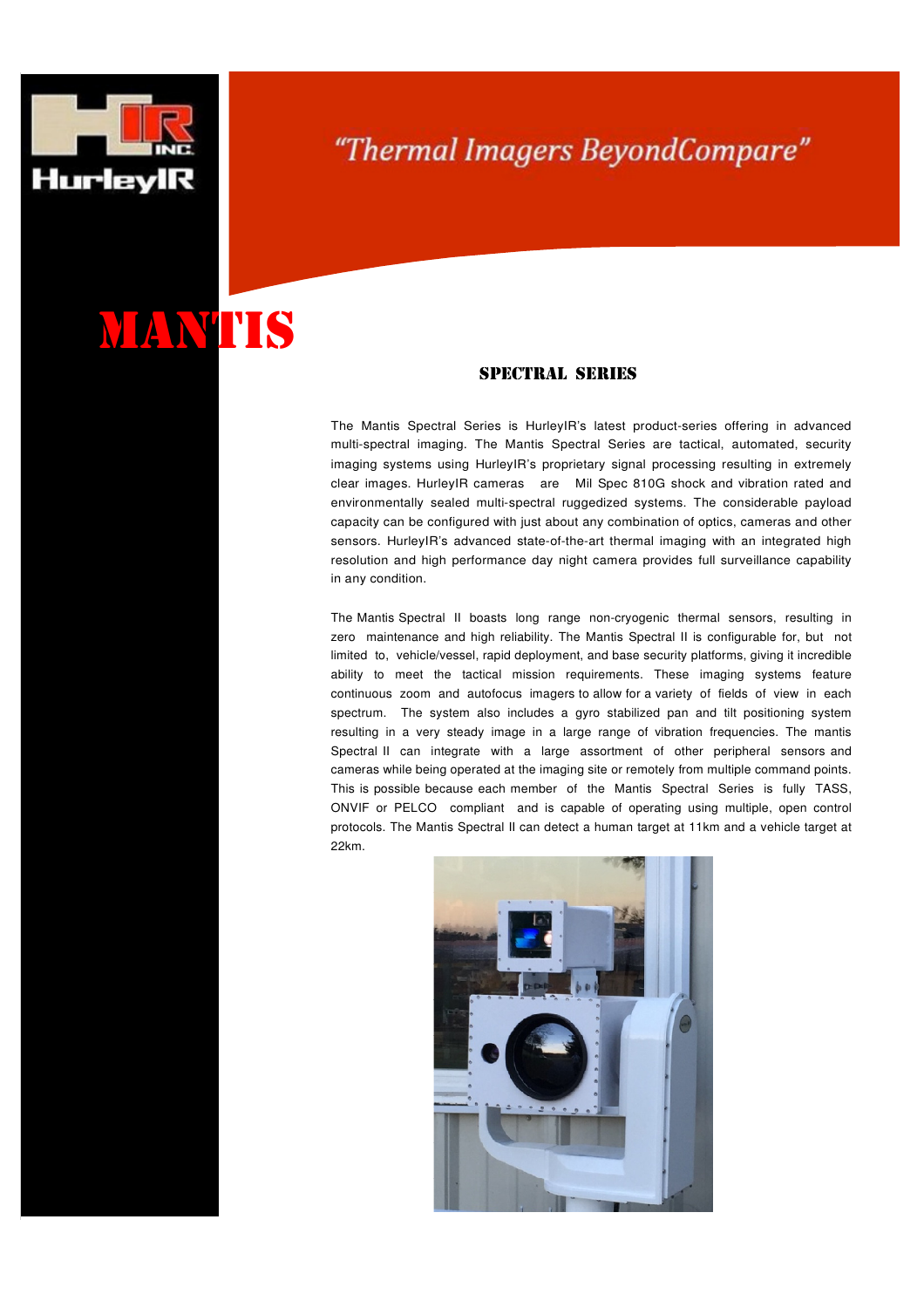| <b>MANTIS Spectral II Specifications</b>     |                                                                            |
|----------------------------------------------|----------------------------------------------------------------------------|
| <b>High Definition Visual Color Camera</b>   |                                                                            |
| Effective Pixels (approx.)                   | 2.1 Megapixels                                                             |
| <b>FOY</b>                                   | 64°-2° (Optical) $2^\circ$ - .3° (Digital)                                 |
| Optical Zoom                                 | 30x                                                                        |
| Digital Zoom                                 | 12x (360x with Optical)                                                    |
| Minimum Illumination                         | 0.00081x                                                                   |
| <b>IR Cut Filter</b>                         | <b>ON/OFF</b>                                                              |
| Electronic Iris                              | <b>ON/OFF</b>                                                              |
| Day & Night                                  | Auto<br>ON/OFF                                                             |
| Digital Noise Reduction<br>Focus             | Auto                                                                       |
| Aperture Compensation                        | <b>ON/OFF</b>                                                              |
| Fog Cutter                                   | OFF/HIGH/MED/LOW (Sees through fog)                                        |
| Non-Cryogenic High Resolution Thermal Camera |                                                                            |
| Pixel Size                                   | 12um                                                                       |
| Array                                        | 640x480                                                                    |
| <b>Spectral Range</b>                        | LWIR (SWIR or MWIR optional)                                               |
| Optical Zoom                                 | 1°to17.5°HFOVContinuousZoom                                                |
| <b>Sensor Frame Rate</b>                     | 60 Hz                                                                      |
| Focus                                        | <b>Auto Focus</b>                                                          |
| Video Output<br><b>Image Polarity</b>        | NTSC (PAL Ethernet and Wireless optional)<br>White Hot or Black Hot        |
| <b>Image Processing</b>                      | Histogram/AGC                                                              |
| Detection*                                   | 11km (Man)<br>22km (Vehicle)                                               |
| Sensitivity                                  | $<$ 50mk NETD                                                              |
| <b>Positioner</b>                            |                                                                            |
| Pan/Tilt Speed                               | $0.01$ to $300^{\circ}/\text{sec}$                                         |
| Tilt Angle                                   | ±75° (Adjusted for application)                                            |
| Pan Angle                                    | 360' Continuous                                                            |
| Position Accuracy                            | Within $\pm$ 0. 10 $^{\circ}$                                              |
| Position Reliability                         | $\pm 0.0$ 1 $^{\circ}$                                                     |
| Resolution                                   | $0.005^\circ$                                                              |
| Backlash                                     | Zero                                                                       |
| Stabilization                                | Gyro Stabilized with Smart Stabilizer Software<br>$(<1.0$ milliradian RMS) |
| <b>System Specifications</b>                 |                                                                            |
| <b>Operating Voltage</b>                     | 24VDC<br>120VAC-60Hz OR 230 VAC-50Hz                                       |
| <b>Current Draw</b>                          | 5 amps Typical (11 Amps peak)                                              |
| <b>Operating Temperature</b>                 | -50c to $\overline{75c (-50^{\circ}F \text{ to } +160^{\circ}F)}$          |
| <b>Storage Temperature</b>                   | $-50^{\circ}$ F to + 160°F                                                 |
| Weight                                       | LRTI head (34lbs), Positioner (44lbs), LRF (10lbs)                         |
| <b>Optional Laser Designator/Illuminator</b> | 830nm                                                                      |
| Class                                        | Class IIIb NOHD 333m unaided eye                                           |
| <b>Beam Divergence</b>                       | $.01 - 6.5$                                                                |
| Power Output                                 | 90 miliwatts                                                               |
| Visibility                                   | Visibility with NVG's and I2 devices, invisible with naked eye             |
| Nominal Ocular Hazard Distance               | 333m                                                                       |
| <b>Output Modes</b>                          | Low, High, Pulse 4Hz                                                       |
| Range                                        | 20km pointer, 7km illuminator                                              |